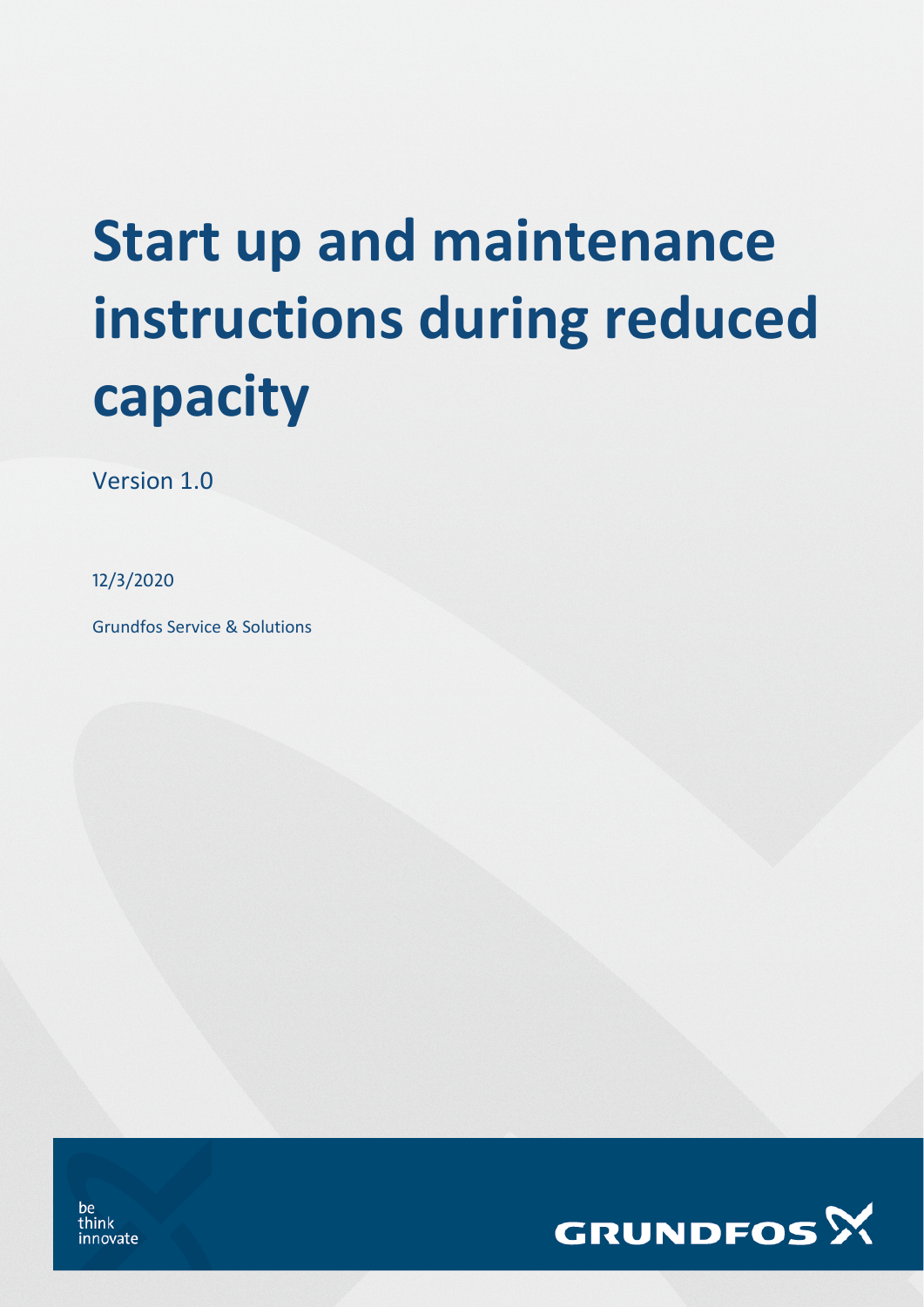#### Rotation

Rotate all motors, turbines, compressors, pumps, fin fans, blowers, aerators, mixers and feeders every two weeks.

## Visual Inspection

When rotating exposed machined surfaces, check shafts and couplings to see that a protective coating has been applied and has not been removed. Reapply if needed.

Check all lubricating lines to see if any tubing, piping, tank or sump covers have been removed. Retape ends and cover. If flanges are open on machinery, notify pipe fitter general foreman or other designated personnel.

Inspect the interior of lube oil consoles on a six-week schedule. Check to see if the reservoir is clean and rust- and condensate-free. Clean and dry if needed, then fog with rust-preventive concentrate.

# Draining of Condensate

Drain condensation from all bearing housings, sumps and oil reservoirs on a once-per-month schedule. If an excessive amount of condensation is found, recheck once a week, or at twoweek intervals depending on condensate present.

### **Bearings**

Fill all bearing housings that are oil-lubricated but not force-fed with rust-preventive concentrate, bringing the oil level up to the bottom of the shaft. For force-fed bearings, the upper bearing cap and bearing must be removed. A coat of heavy, inhibited oil can be applied to the journal and bearing surfaces. This should be reapplied as needed.

For some product families our own Installation and operation manuals have a few paragraphs:

Temporary storage If you do not store or operate the pump soon after arrival, store it in a clean, dry place with slow, moderate changes in ambient temperature. Protect the pump from moisture, dust, dirt and foreign bodies. Avoid exposing the motor to direct, intense sunlight, rain, snow, ice and also dust for an extended periods of time. Attach a covering structure or an additional cover when using or storing the product outdoors. Before and during storage we recommend these precautions: 1. Make sure that the bearings are filled with the recommended grease to prevent moisture from entering around the shaft. See section 6.3.3 Lubrication. 2. Make sure that the inlet and outlet ports and all other openings are covered with cardboard, wood or masking tape to prevent foreign objects from entering the pump. 3. Cover the unit with a tarpaulin or other suitable covering if it is to be stored where there is no protective covering. 4. Rotate the shaft two turns every two weeks to prevent corrosion of the bearing surfaces and the stuffing box or sticking of the shaft seal faces.

Taking the product out of operation The following shutdown procedures apply to most normal shutdowns. If the pump is to be inoperative for a long time, follow the storage procedures in section 7.2 Long-term shutdown. 1. Always close the outlet or throttle valve before stopping the pump. Close the valve slowly to prevent hydraulic shock, but make sure that the pump



**1**